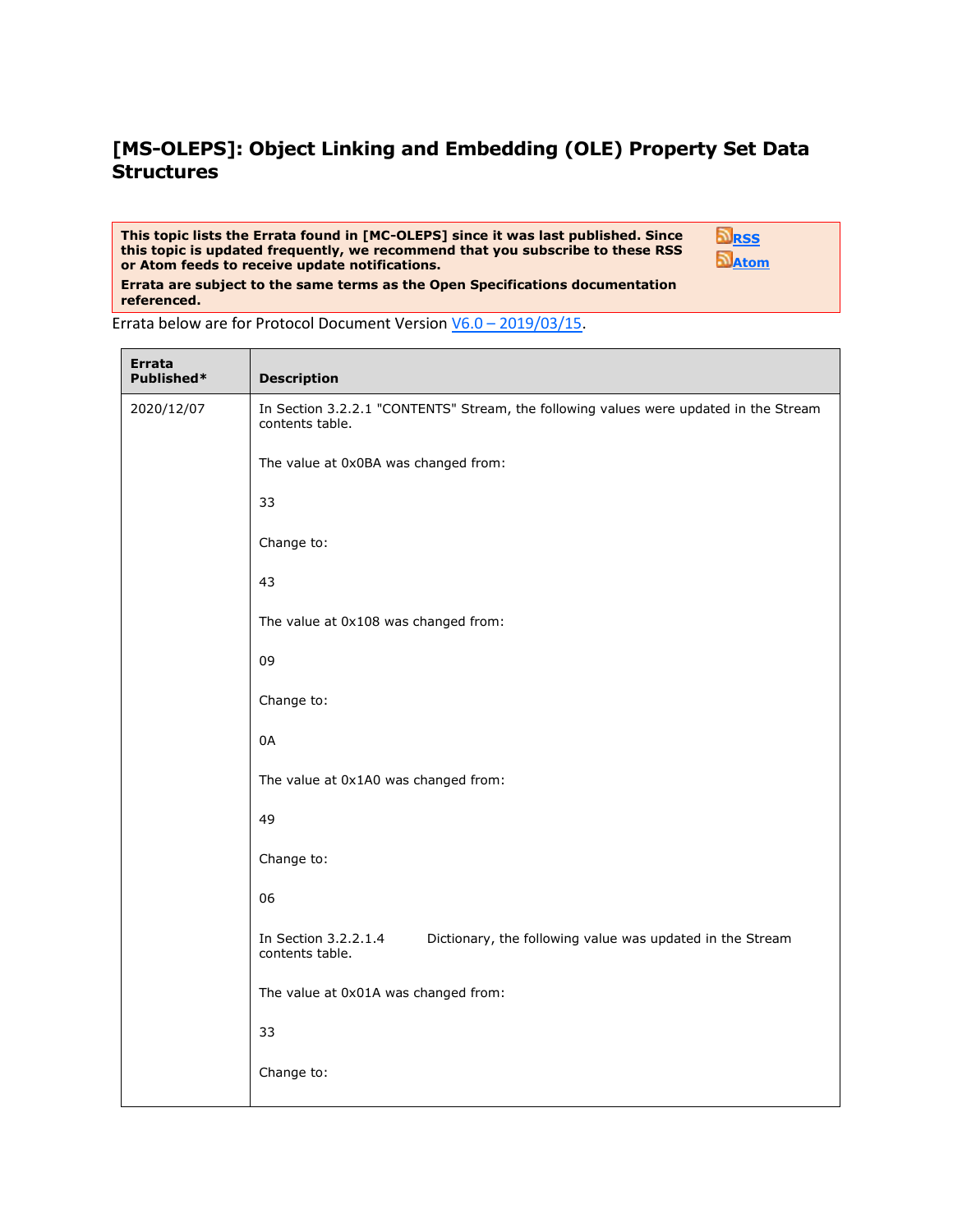| Errata<br>Published* | <b>Description</b>                                                                                                |
|----------------------|-------------------------------------------------------------------------------------------------------------------|
|                      | 43                                                                                                                |
|                      | In Section 3.2.2.1.4.1<br>Dictionary Entry 0, the following value was updated in the<br>Stream contents table.    |
|                      | The value at 0x006 was changed from:                                                                              |
|                      | 33                                                                                                                |
|                      | Change to:                                                                                                        |
|                      | 43                                                                                                                |
| 2020/12/07           | In Section 3.1 SummaryInformation Property Set the Stream, contents table was updated<br>for 0x0D4                |
|                      | Changed from:                                                                                                     |
|                      | 10                                                                                                                |
|                      | Changed to:                                                                                                       |
|                      | 0F                                                                                                                |
|                      | In Section 3.1.2 PIDSI_TITLE, the description of the Size field has been updated.                                 |
|                      | Changed from:                                                                                                     |
|                      | Size (4 bytes at offset 212): 0x0000000F (decimal 15).                                                            |
|                      | Changed to:                                                                                                       |
|                      | Size (4 bytes at offset 212): 0x0000001F (decimal 15).                                                            |
|                      | In Section 3.1.8 PIDSI_LASTAUTHOR, the description of the Property offset field has<br>been updated.              |
|                      | Changed from:                                                                                                     |
|                      | Property offset: $0 \times 00000030 + 0 \times 000000040 = 0 \times 00000000$ (decimal 300)                       |
|                      | Changed to:                                                                                                       |
|                      | Property offset: $0x00000030 + 0x000000FC = 0x0000012C$ (decimal 300)                                             |
|                      | In Section 3.1.10 PIDSI_APPNAME, the description of Property identifier and Property<br>offset have been updated. |
|                      | Changed from:                                                                                                     |